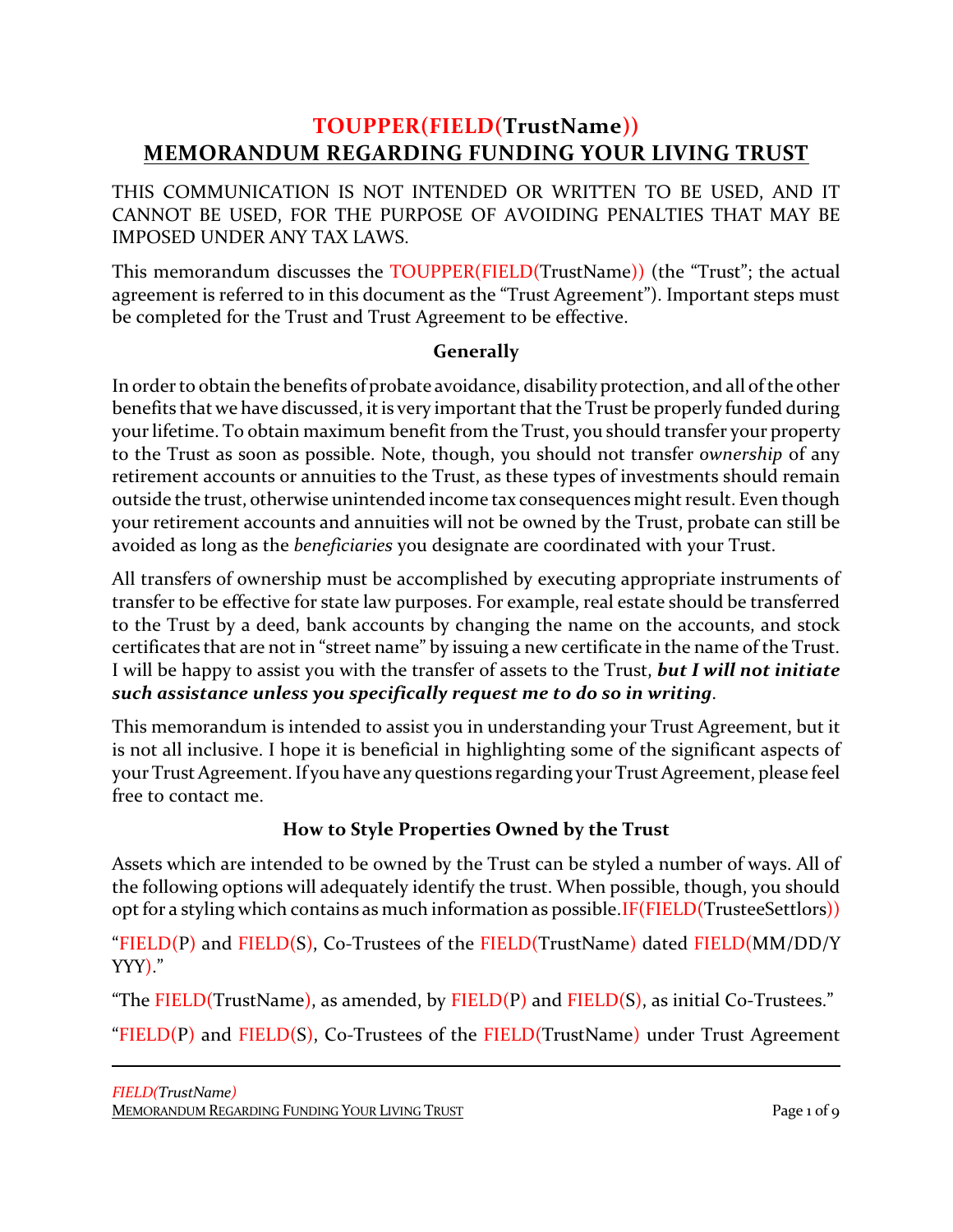dated FIELD(MM/DD/YYYY), and as may be amended."ELSE

"FIELD(FIELD(Trustee1)), Trustee of the FIELD(TrustName) dated FIELD(MM/DD/YYYY)."

"The FIELD(TrustName), as amended, by FIELD(FIELD(Trustee1)), as initial Trustee."

"FIELD(FIELD(Trustee1)), Trustee of the FIELD(TrustName) under Trust Agreement dated FIELD(MM/DD/YYYY), and as may be amended."ENDIF

#### **Certificate of Trust**

When you transfer assets to your Trust and when the Trustee buys and sells various assets owned by the Trust, the people with whom you will be dealing will need verification that your trust actually exists and that the Trustee has the authority to act on behalf of the trust. If you do not want to provide an entire copy of the Trust Agreement, as you may not want other people to be able to read the provisions of your private trust document, you may instead use a copy of the Certificate of Trust. If you are asked to submit a new Certificate of Trust form, please let me know, and I will forward an unsigned Certificate for you to sign at such time. The Certificate of Trust enables you to avoid disclosing the particulars of your estate plan by disclosing only the information which is necessary. You may find that you will be using your Certificate of Trust repeatedly over the years as trust assets are bought and sold in the name of your Trust. On the other hand, the Certificate of Trust may not be accepted at all banks, brokerage houses, and other businesses, so you may be required to provide parts or all of the Trust Agreement when opening a new account or transferring property to the Trust.

# **Tax Considerations**

While you are living, the Trust is designed to be a pass-through entity for income tax purposes. In other words, all income and expenses will be taxed directly to you as if the Trust did not exist. Therefore, you can use your social security number as the tax identification number of the Trust while you are alive, and you can report trust income on your individual or joint income tax return (Form 1040). No trust tax return (Form 1041) will need to be filed while you are living.

#### **Real Estate**

Deeds are required to convey interests in real estate to your Trust. In the future, should you acquire any additional real estate, you should title such real estate in the name of your Trust. You should obtain the assistance of an out-of-state attorney to transfer any non-Texas real estate into the Trust.

Importantly, the transfer of your homestead to your Trust will not result in the loss of your homestead exemption for property tax purposes. If you receive a notice from your county appraiser that your homestead exemption has been denied, you will need to present the appraisal office with a copy of the page from your Trust Agreement which contains the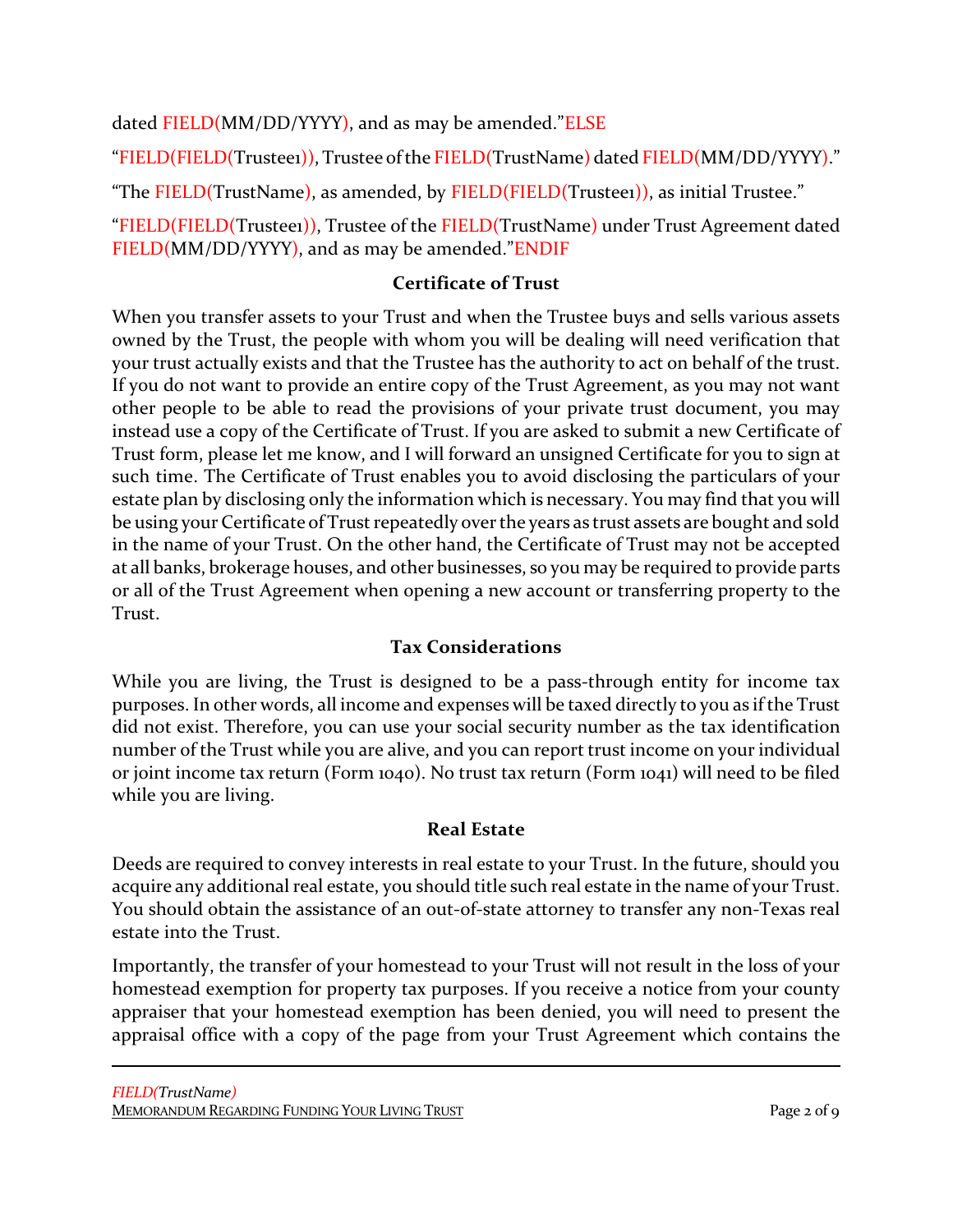Section entitled **"Homestead in Trust Estate."** The language contained in this section recites the necessary language needed to secure the homestead exemption.

# **Casualty and Property Insurance**

With regard to casualty and property insurance, you should consult with your insurance agent to make certain that transferring your personal property into your Trust will not result in a business rating on your insurance policy causing an increase in your insurance premium. Also, you should ask your agent if your policies need to be amended to include and cover your Trust and all of its property. Sometimes this can be accomplished by adding your Trust as an additional insured to your policy, and for automobiles owned by the Trust, listing you as an insured driver.

# **Life Insurance Policies**

The proper beneficiary designation to life insurance policies should be as follows:

The **Primary Beneficiary** should be "IF(FIELD(TrusteeSettlors))FIELD(P) and FIELD(S), Co-Trustees, or said Trustees'ELSE FIELD(FIELD(Trustee1)), Trustee, or said Trustee'sENDIF successor in interest, pursuant to the FIELD( TrustName) dated FIELD(MM/DD/YYYY)." The **Successor Beneficiary** should be "The Estate of FIELD(P)"IFNOTBLANK(S) or "The Estate of FIELD(S)," respectively.ELSE .ENDIF

# **Mortgaged Property**

With regard to any mortgaged property, Federal law generally prohibits your lender or the holder of the mortgage from enforcing a "due on sale" clause with regard to most residential real properties. Only residential properties that contain six or more dwelling units, as well as all commercial properties, are subject to having notes accelerated by the lender. Even though your home and other residences may fall under this exception, you should still inform your lender or lenders that you have transferred your property to your Trust so that they may change their records accordingly. If you have mortgaged, pledged or allowed a lien to be placed upon any real estate other than your home and any other residences that fall under the foregoing exception, you should first obtain the written permission of your lender or lenders prior to transferring such real property into your Trust. Permission for this type of transfer is regularly given, so you should have no problems with your lenders.

# **Vehicles**

Automobiles, recreational vehicles and boats (referred to in this paragraph as "vehicles") often can be transferred at death by completing an affidavit from your heirs, without a probate proceeding. Relying on the affidavit, though, requires the signature of all of your "heirs." Also, and importantly, your "heirs" under Texas law may not be the same people who are listed as beneficiaries under your Trust. If your Will is probated, the executor of your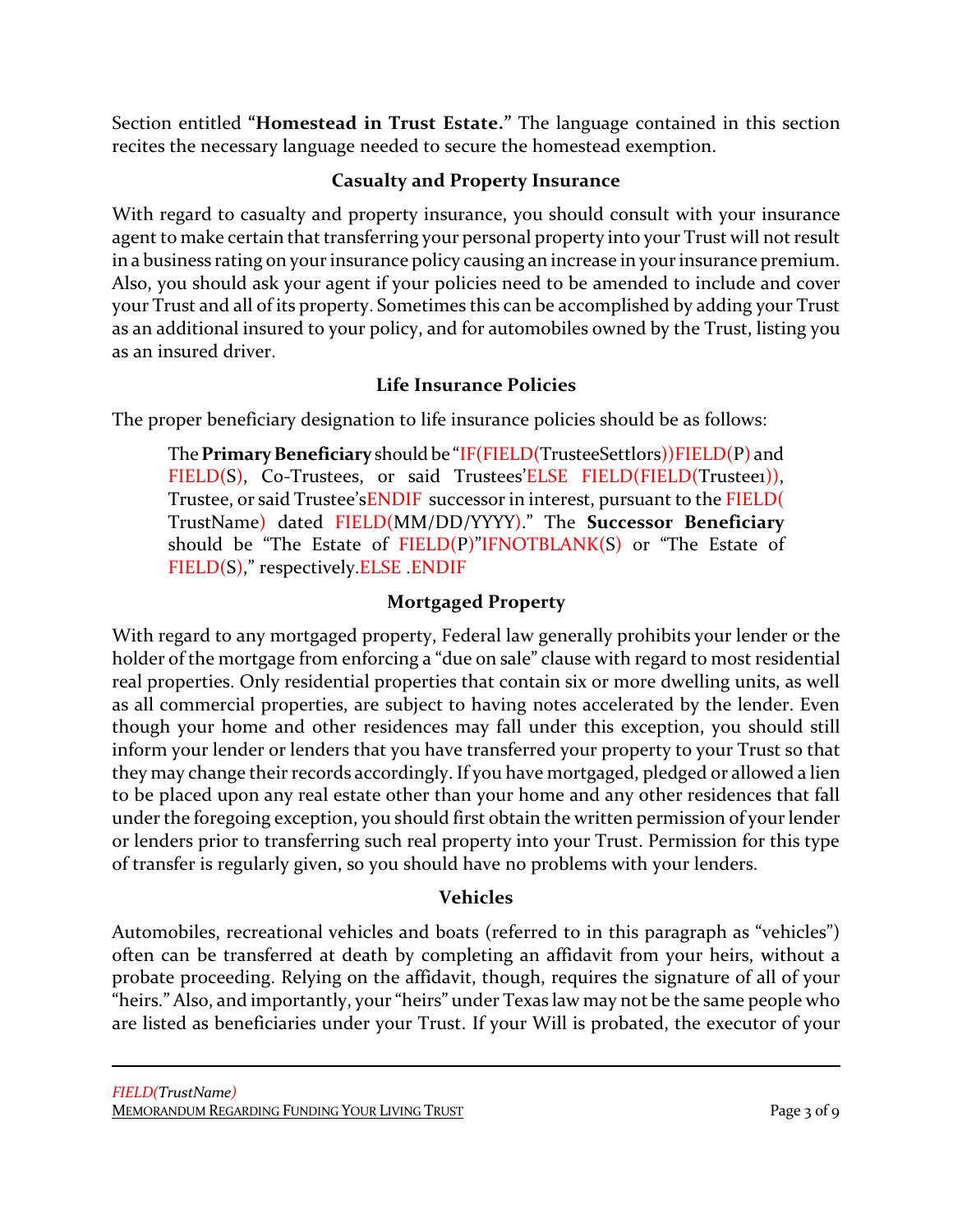estate would also have the power to sell your vehicles. But one of the purposes of your Trust is to avoid probate. Therefore, you may want to transfer the vehicles you own now as well as all vehicles you may acquire in the future to your Trust. Ifyou do transfer one or more of your vehicles to your Trust, you should first contact your insurance agent so that your insurance carrier can be notified that such vehicle or vehicles have been transferred to your Trust. If transferring your. vehicles to your Trust will increase your insurance rates, you may want to switch insurance companies or, alternatively, keep your vehicles out of your Trust during your lifetime, and simply let your heirs rely on the affidavit to transfer your vehicles following your death.

### **Stocks and Bonds Not in "Street Name"**

Most often, stocks and bonds are held in "Street Name" accounts, meaning the brokerage firm holds the securities in its "street name" so it is easier for you to trade. By changing the name on the account, you automatically change the beneficial ownership of all the securities in that account. However, many people hold the actual stock or bond certificates, and in such a case, it will be necessary to place the securities into a brokerage account in the name of your Trust or to re-register the securities so that they are in the name of your Trust.

### **Savings Bonds**

The first step is to complete Treasury Department Form PD F 1851, *Request To Reissue United States Savings Bonds To A Personal Trust*. This form can be obtained on the internet at the following website: <https://www.treasurydirect.gov/forms/sav1851.pdf>. You must then mail the form, the original bond certificates, and a copy of your Certificate of Trust to the nearest Savings Bond Processing Site listed on page four of the form. Importantly, you should make a copy of all of the documents before you mail them. As a further precaution, you should send the package via registered and insured mail. If the Federal Reserve needs additional information to complete the transfer, they will notify you directly. If you have not heard back from the Federal Reserve within six weeks, you should follow up with another letter.

# **Closely Held Corporation Stock**

If you own an interest in a closely held corporation (generally, a corporation that is not publicly traded), then it will be necessary to sign a Stock Assignment form and issue a new certificate in the name of your Trust. Often, the assignment language is found on the back side of the stock certificates. Once that step has been completed, the certificate should be canceled and attached to the stub in the corporation's stock record book, and a new certificate should be issued in the name of the trust. If you presently hold multiple stock certificates, all of those certificates can be combined into a single new certificate; however, if you have a different cost basis in the shares represented by multiple certificates, you may prefer to continue to have multiple certificates. Ifyou want me to assist with any such transfer, please provide me with your corporate record book and the relevant stock certificates.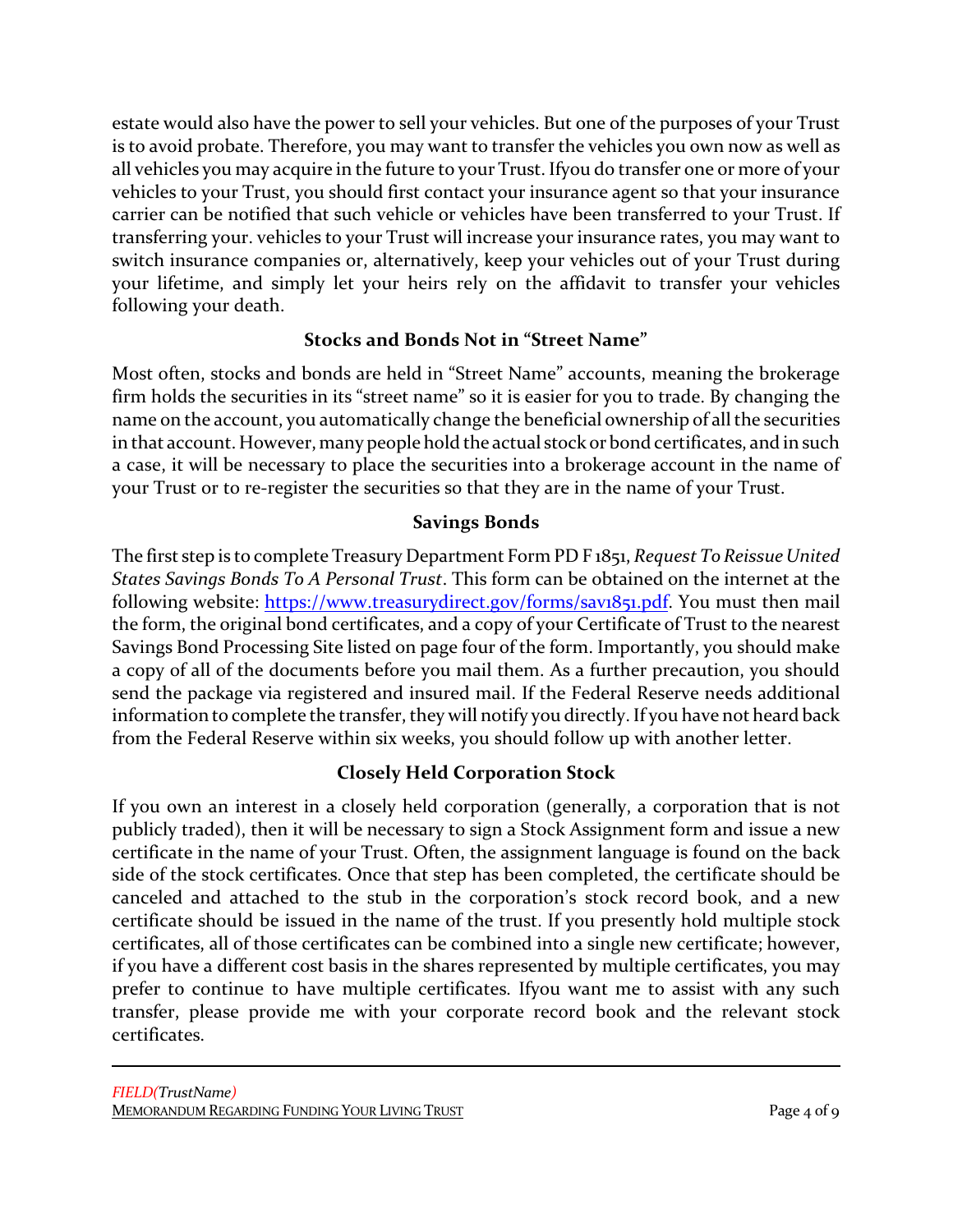It may be the case that a buy-sell agreement is in place restricting the transfer of shares of stock you own in a closely held corporation. Most of the time, a buy-sell agreement will permit the transfer of closely held stock to a trust established for the benefit of the shareholder making the transfer. Even so, you will want to determine if a transfer to your Trust is permitted. If the buy-sell agreement does not permit any such transfer, then it will be necessary to amend the agreement or obtain the consent of the other shareholders.

If a closely held corporation in which you are a shareholder has elected to be treated as an "S" corporation, the transfer of your shares to your Trust will not affect that election since your Trust is a "grantor trust" for income tax purposes. You will still be treated as the direct owner of the shares even if ownership is transferred to your Trust.

# **Partnership Interests or LLC Interests**

Each partnership has its own rules.. If you are a partner in a limited partnership, you will need to contact the general partner, and subject to the limited partnership's rules, you should be able to retitle your partnership interest to the name of the Trust. It may be necessary to obtain the approval of some or all of the partners in the partnership before you are permitted to assign your interest to the Trust. The limited partnership may be able to provide you with the proper assignment form, but if they are not able to do so, please contact me. Upon receipt of a copy of the agreement of limited partnership, I can prepare an assignment form for you. If you are a partner in a general partnership or limited liability company, you should contact the partner or member who manages the company and request that your interest be transferred to your Trust. Just as with an interest in a limited partnership, it may be necessary to obtain the approval of some or all of the other partners or members before you are permitted to assign your interest to the Trust. The general partnership or LLC may be able to provide you with the proper assignment form, but if they are not able to do so, please contact me. Upon receipt of a copy of the entity's agreement, I can prepare an assignment form for you.

Note, however, if you own a publicly traded partnership interest, you should be sure to determine what the cost will be to transfer your interest to the Trust. There are sometimes substantial fees that can be charged, and you may decide not to transfer that interest to your trust.

# **Bank, Savings and Other Accounts**

With the exception of the primary household account, the proper styling for your cash and investment accounts should be "IF(FIELD(TrusteeSettlors))FIELD(P) and FIELD(S), Co-TrusteesELSE FIELD(FIELD(Trustee1)), TrusteeENDIF of the FIELD(TrustName) dated FIELD(MM/DD/YYYY)."IFNOTBLANK(S) Your household account, simply for your convenience in taking care of the day to day responsibilities of your household should be styled as "Community Property" or even "Joint Tenants with Right of Survivorship," whichever you prefer.ENDIF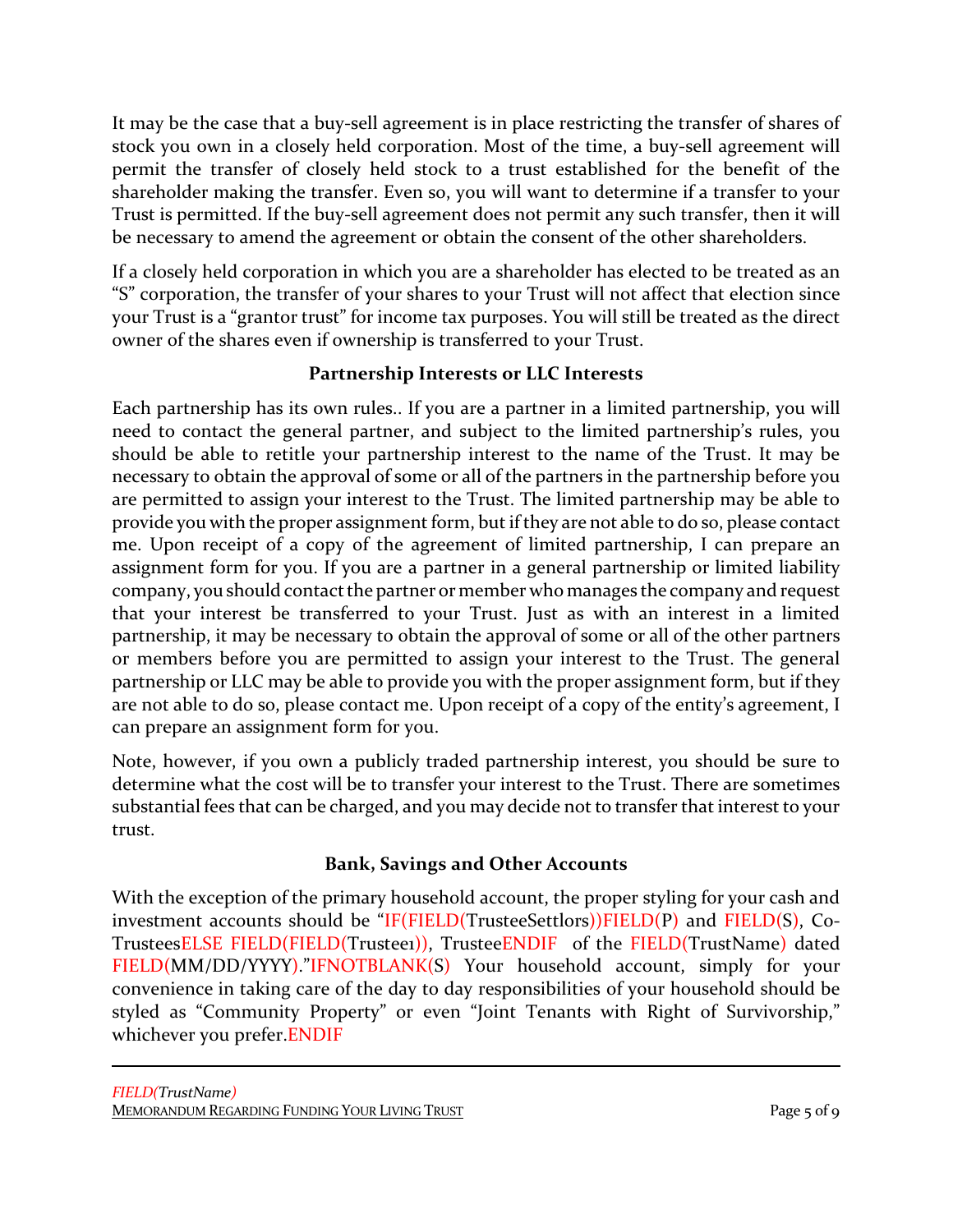You must change the name on each bank, brokerage, money market, credit union, or mutual fund account (referred to in this Section as an "account" or as "accounts") that you wish to be owned by the Trust. New account cards should be completed at each financial institution changing the current owner of the existing accounts to the Trust. With regard to accounts which have checking privileges, it may be possible to retain your existing checks which list your name on the face of the check, provided the ownership of the account is properly changed. Irecommend that you check your account statements from the various institutions to verify that they reflect your Trust as the proper owner. The following is a summary of the steps you must take to transfer ownership of accounts to your Trust:

### **Local Institutions:**

- 1. Talk to a person at the New Accounts desk (or your private banker).
- 2. Ask to have the title on your account(s) changed to the name of your Trust. If your Trust names more than one trustee, you should point out that any one Trustee may transact business on behalf of the trust alone, and therefore, the signature cards should only require one signature for bank transactions. If the bank permits it, ask to keep the same account numbers on your account(s). Also, request that your checks remain printed as they are and not in the name of your Trust. Having the name of the Trust on your checks will not cause you any difficulties, but it will mean that persons or businesses to whom you write checks will know you have a trust.
- 3. The bank may want a copy of your Trust Agreement. If so, tell them you would prefer instead to give them a copy of your Certificate of Trust which shows the proper name for the account and that the Trustees have authority to open this type of account in the name of your Trust. The bank may not accept the Certificate of Trust, but may instead require a copy of the Trust Agreement. You should then ask them to accept only the first page and the last two pages, as the other pages are of a personal nature. If they still insist on having a copy of the entire Trust Agreement, you can either provide it to them or find a different bank which does not have a similar requirement.
- 4. Sign the new signature cards. (You should not have to use the word "Trustee" as part of your signature.)

#### **Out-of-Town Institutions:**

1. If you have a bank account at a financial institution out of town, send them a Memorandum Requesting Transfer of Account to Your Trust along with a copy of the Certificate of Trust. Note though, some institutions may not accept the Certificate of Trust and may want a copy of your entire Trust Agreement. If you are asked to provide a copy of the entire Trust Agreement, ask them if they will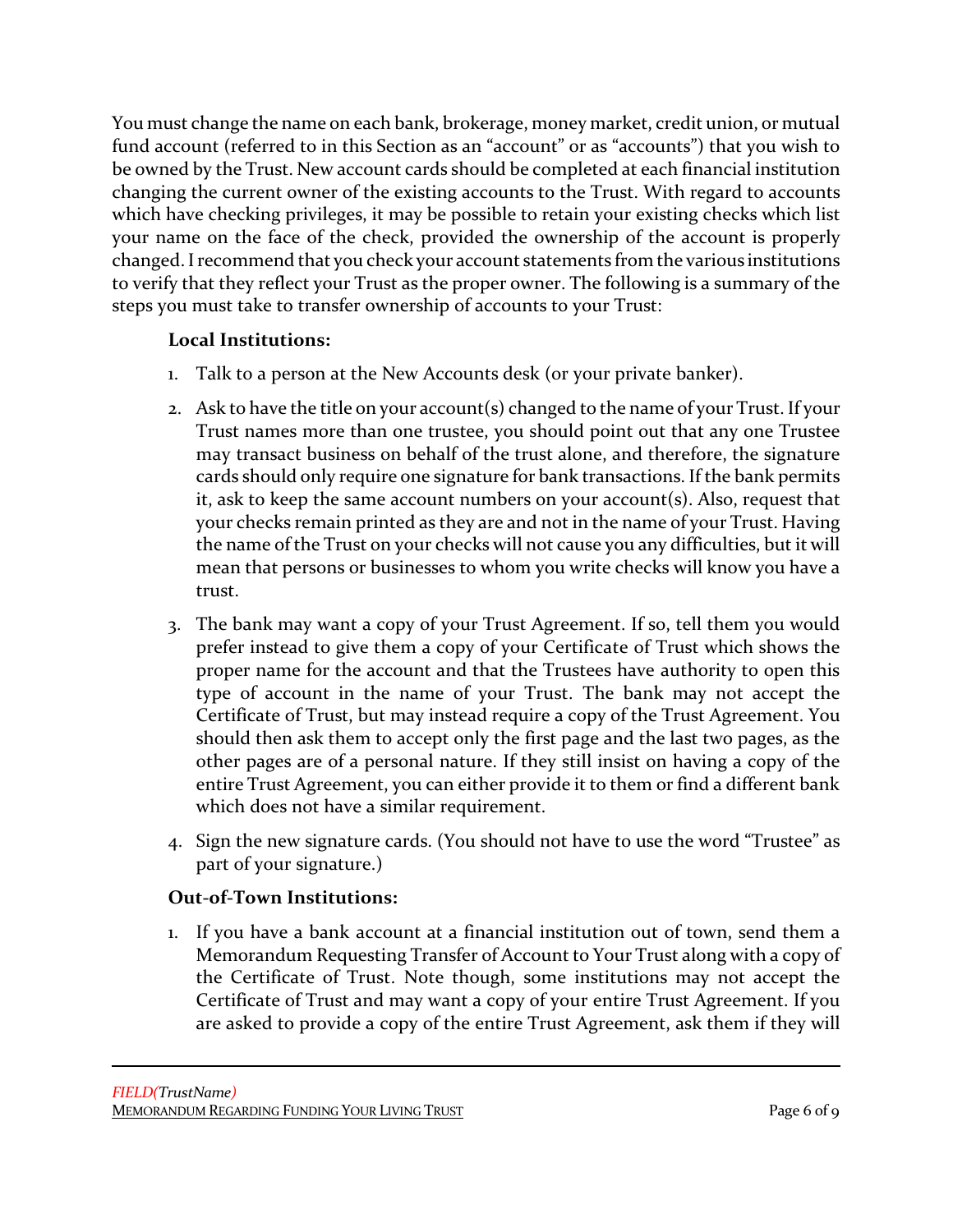accept only the first page and the last two pages, as the other pages are of a personal nature. If they still insist on having a copy of the entire Trust Agreement, you can either provide it to them or find a different bank which does not have a similar requirement.

- 2. When you receive the new signature card in the mail, make sure the Trust is properly listed as the owner, and sign it and send it back to the institution. (You should not have to use the word "Trustee" as part of your signature.)
- 3. If you have a brokerage account which is held by a firm whose offices are out of town, you should call your broker's toll free number to find out exactly what steps you must take. It will likely be necessary to have your signature guaranteed and that can be accomplished at the offices of most major brokerage firms or at certain commercial banks or trust companies. Call your local bank or brokerage firm to see if they provide this service. It is best to have a "Medallion" guarantee instead of a regular guaranteed signature. The brokerage firm will tell you what other forms will be needed in adqition to the signature guarantee.

# **What if the Bank or Credit Union Will Not Allow Trust Accounts?**

Some banks and credit unions do not allow their customers to open Trust accounts. Often the problem is that the person you are talking to does not realize the bank really does allow you to have a trust account, so the solution may be as simple as talking to another more senior person at the bank. If it turns out that you are definitely not able to have a trust account, you can either open your account at a bank which does offer trust accounts, or you can set the account up as a Joint Tenants With Rights of Survivorship account or as a Payable on Death account so that the account will pass directly to the surviving joint tenant or to the named beneficiary without having to go through probate. Of course, if an account does pas.s directly to a person, it is possible that the planning contained within your Trust may be nullified or disrupted.

# **Certificates of Deposit:**

Most, but not all, financial institutions will change the certificate owner to a Trust without a penalty. If your financial institution will impose a penalty, you may want to wait until the certificate of deposit matures before changing it to your Trust. In addition, you should check with each of your financial institutions to make certain that all of your certificates of deposits have been properly styled in the name of your trust in a manner that will qualify for FDIC insurance coverage.

# **Retirement Accounts, (401(k), IRA, etc.) and Annuities**

The proper beneficiary designation for your IRA, retirement, and annuity accounts should be as follows: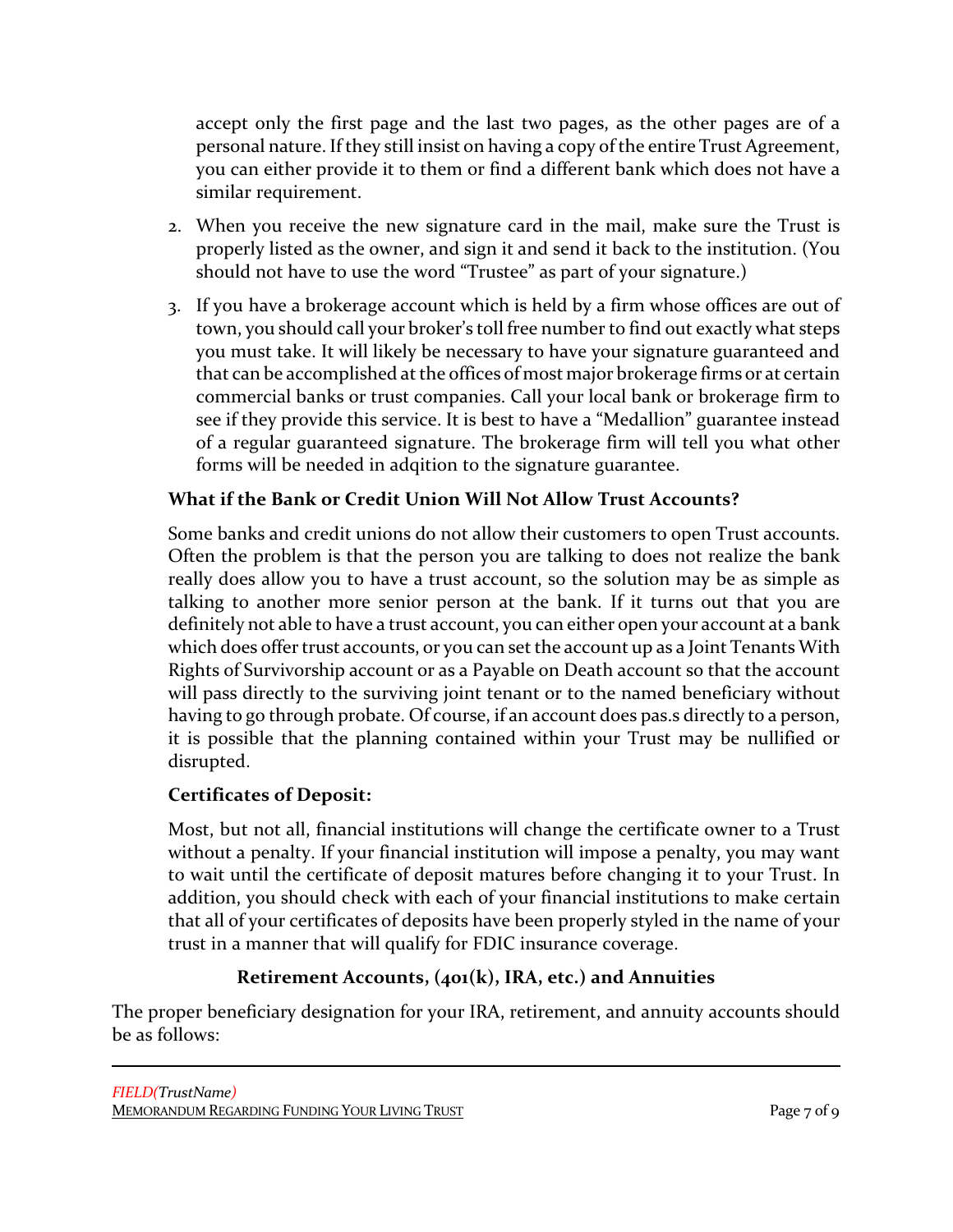The **Primary Beneficiary** should be IFNOTBLANK(S)your spouse (FIELD(S) [for husband] or FIELD(P) [for wife] respectively), and the **Contingent or** Alternate Beneficiary should be ENDIF "IF(FIELD(TrusteeSettlors))FIELD(P) and FIELD(S), Co-Trustees, or said Trustees'ELSE FIELD(FIELD(Trusteei)), Trustee, or said Trustee'sENDIF successor in interest, pursuant to the FIELD( TrustName), dated FIELD(MM/DD/YYYY)."IFNOTBLANK(C1)(**Or,onceyour children turn 18, to them individually. The law is changing rapidly in this area but naming adult children as beneficiaries of IRA's is ordinarily the most effective income tax deferral technique. Check with me or with another qualified tax advisor as these dates occur to discuss the appropriate beneficiary designation.)ENDIF** 

I AM NOT RESPONSIBLE FOR CHANGES IN LAW OR YOUR CIRCUMSTANCES REGARDING BENEFICIARY DESIGNATIONS OF IRA'S, 401(k)'s, OR ANY OTHER RETIREMENT PLAN. YOUR ESTATE PLAN NEEDS TO BE REVISITED AT LEAST EVERY FIVE (5) YEARS OR SOONER IF YOUR CIRCUMSTANCES CHANGE.

#### **Leases**

You may own rental properties which you will transfer to your Trust. In such a case, you should explain to your tenant .that you have assigned the property to a trust and that all future payments should be made to the trust. You may even want to amend your lease agreement with the tenant. (Of course, all future leases should reflect the Trust as the landlord.) There is no need to send any portion of your trust document to the lessee. If the next rent payment you receive is made out to your Trust, you will know your tenant has received your letter and understands what needed to be done. If the next rent payment is made out to you personally, you should contact the tenant one more time and ask that future payments be made out to the trust. Note, there is no real problem if the tenant continues to make payments to you personally. Rent checks received by you personally can be deposited into a Trust checking account.

#### **Mineral Interests**

If you own any mineral interests, the record titleholder of such interests (e.g., royalty interests, working interests) needs to be changed to your Trust. I recommend that you assign your mineral interests into your Trust and obtain transfer orders and/or division orders from the purchasers of the production. The assignments should be filed in the counties where the properties are located and the division orders should be signed and sent to the oil companies. However, this task exceeds the scope of our initial engagement. I recommend that you consult with an oil and gas attorney to ensure that such assignments are properly made. Depending upon the location of the mineral interests, I may be able to recommend an attorney to you.